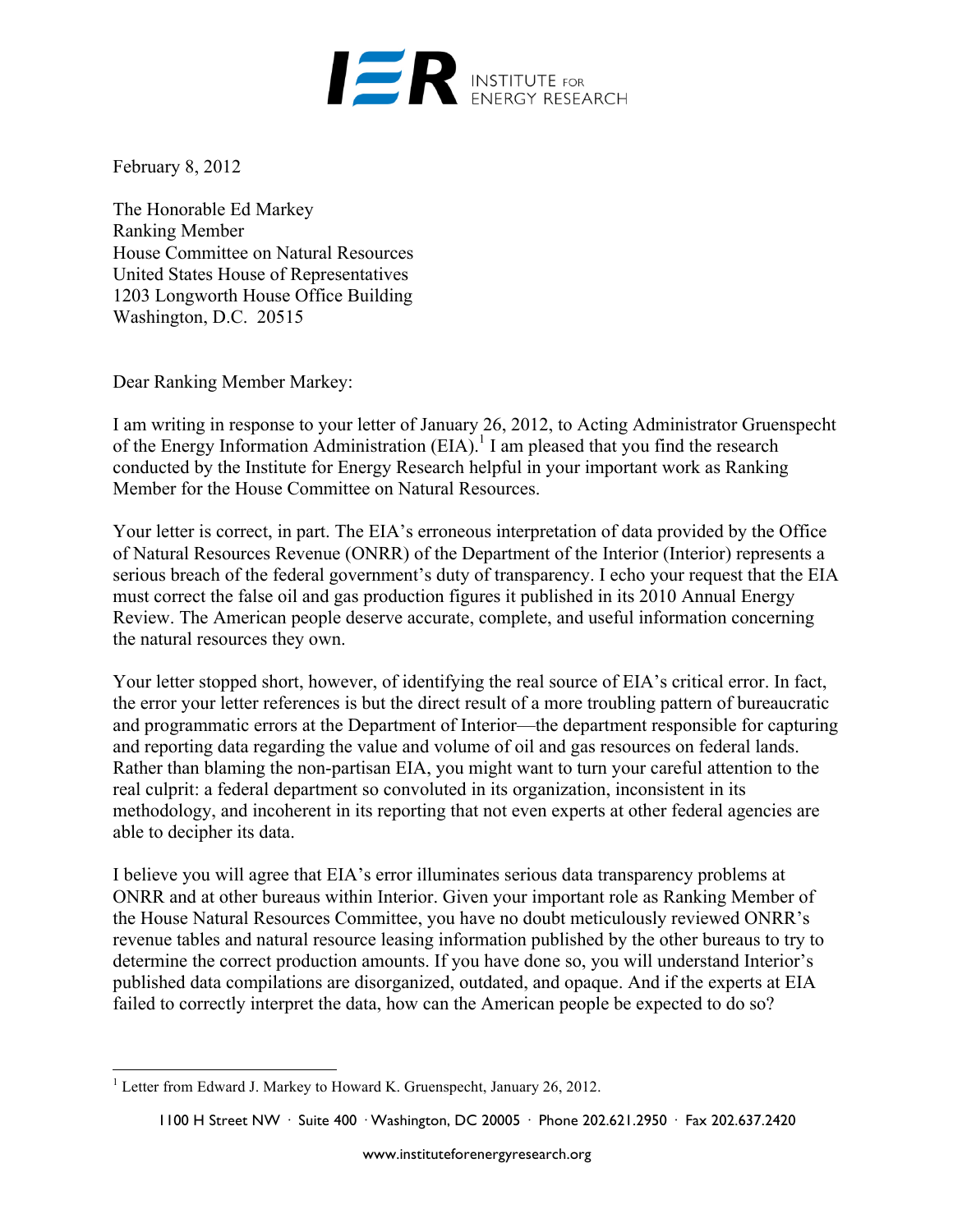First, Interior does a poor job of publishing official totals for fundamental statistics, including the amounts of oil and gas production on federal lands. ONRR's revenue tables include disclaimers stating that ONRR is not responsible for "official [energy] lease information." The responsibility to publish information about federal energy leases—including crucial production figures—is fragmented across other bureaus of Interior, including the Bureau of Ocean Energy Management (BOEM), the Bureau of Safety and Environmental Enforcement (BSEE), the Bureau of Land Management (BLM), and the Bureau of Indian Affairs (BIA). Furthermore, some energy leases, such as those on Alaskan land, are tracked in completely different databases.

Second, Interior presents its data compilations in formats that make them hard to search and nearly impossible to analyze. ONRR's revenue tables are static text and cannot be downloaded (except manually, field-by-field) into spreadsheets or databases. Meanwhile, the BSEE publishes energy lease data in PDF and ASCII files that are thousands of pages long. These files were clearly generated from working databases, but Interior has chosen to present them without useful metadata or electronic structure.

Third, although Interior makes some of its energy lease databases available for query, it does not allow users to download, in bulk, the full contents of any such database. Without bulk download access to Interior's databases, Americans cannot double-check production figures, design their own queries, or provide crowd-sourced scrutiny of federal oil and gas production, acreage leased, and other important metrics for assessing the federal government's stewardship of public lands on behalf of U.S. taxpayers. Thus, the information contained in these databases is theoretically public, but it is not accessible.

On February 7, 2012, I wrote to Secretary Salazar, asking him to address Interior's chronic data transparency problems.<sup>2</sup> I pointed out that the disorganization, cumbersome formats, and opacity of Interior's data compilations violate the Obama Administration's commitment to open government.<sup>3</sup> It also puts the United States in jeopardy of failing to meet certain international commitments that the Administration has made. In October 2011, President Obama appointed Secretary Salazar to be personally responsible for this country's compliance with the Extractive Industries Transparency Initiative (EITI). The EITI will require the United States to report oil and gas royalty revenues in a manner that allows them to be matched against similar reports by energy companies. Interior's current data transparency failures make such matching impossible. Unless Secretary Salazar acts immediately to change Interior's practices and ensure complete, accurate, useful disclosure, the United States will fall short of the standard met by EITIcompliant countries, such as Azerbaijan, the Central African Republic, Ghana, Mongolia, and  $T$ imor-Leste.<sup>4</sup>

I hope you will join the call for better data transparency at the Department of the Interior. Although Americans hold different views about the need to increase domestic energy production, we can agree that bureaucratic opacity serves no one. To help Americans inform themselves of

<sup>3</sup> *Id.*

 $^{4}$  *Id.* 

<sup>&</sup>lt;sup>2</sup> Letter from Thomas Pyle to Interior Secretary Ken Salazar, February 7, 2012.